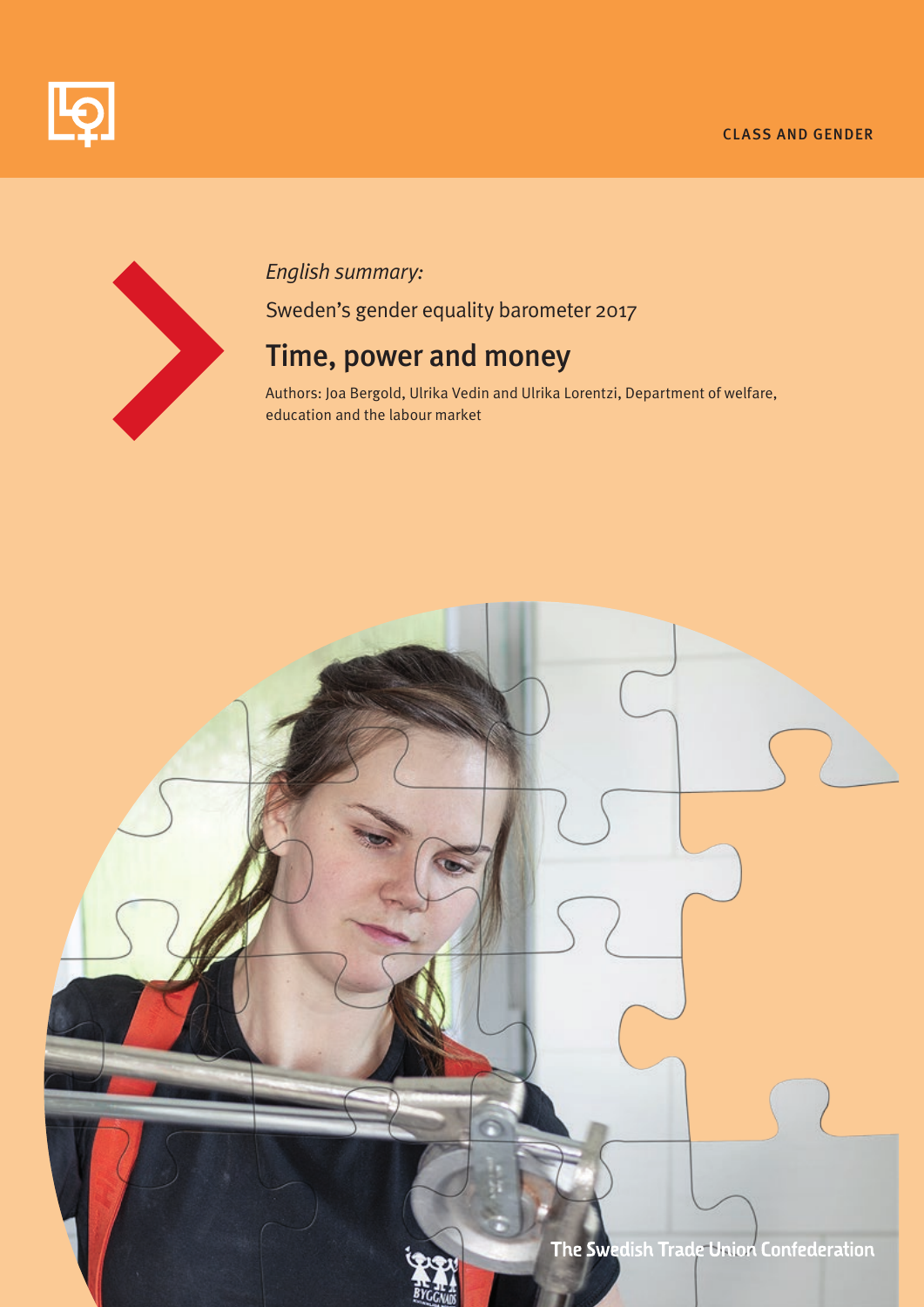### **Trade union feminism as a starting point**

The trade union remit is to work for good conditions at work and a living wage, in the light of the fact that the individual's living conditions are not only determined by the balance of power in working life. More dimensions must be added.

Trade union feminism opens a broader view and understanding of the world. Trade union feminism is a basis for achieving change by proceeding from the assumption that gender just as much as class moulds people's scope of action – in working life and in family life.

This is a summary of LO's gender equality report of 2017 "Sweden's gender equality barometer – Time, power and money". A report that highlights conditions of work and family life from a class and gender perspective. The aim is to describe the material conditions and power resources that underlie the scope of action available to women and men in different social groups. Or as expressed in the Swedish government's gender equality policy objectives; the power to shape society and your own life.

### **Conditions at work**

Several conditions at work are of great importance for whether work can be considered sustainable or not. Inadequate working conditions are reported, particularly regarding employees' opportunities to exert power and influence over their work situation. On the one hand, shortcomings are sometimes common to blue-collar and white-collar workers. This is the case regarding having a heavy workload and work often being experienced as mentally demanding. The latter especially among women. On the other hand, class-based differences are prominent, where one example concerns that blue-collar workers in comparison with white-collar workers typically have little control and influence over the scheduling of working hours as well as work (also) being physically demanding.

Access to control and influence over one's work situation is founded on both type of employment in terms of permanent or time-limited contracts and whether it is full-time or part-time. This is fundamental to work being secure, steady and stable – or not. A permanent and full-time job instead of a time-limited part-time job, give a much more stable ground for exerting influence over work life and on living conditions. And job security is unevenly distributed between blue-collar women and men compared to white-collar women and men.

Worst off are women in blue-collar occupations. On average, a quarter of women in bluecollar jobs have time-limited employment contracts, often the most insecure types: on employers' demand – on-call and on-hour. Further, in general half of women in blue-collar jobs work part-time, often due to lack of being offered full-time jobs.

© The Swedish Trade Union Confederation (LO) 2017

Cover photo: Lars Forsstedt Graphic form: LO Print: Bantorget Grafiska AB, Stockholm 2017 isbn 978-91-566-3246-4 LO 17.08 150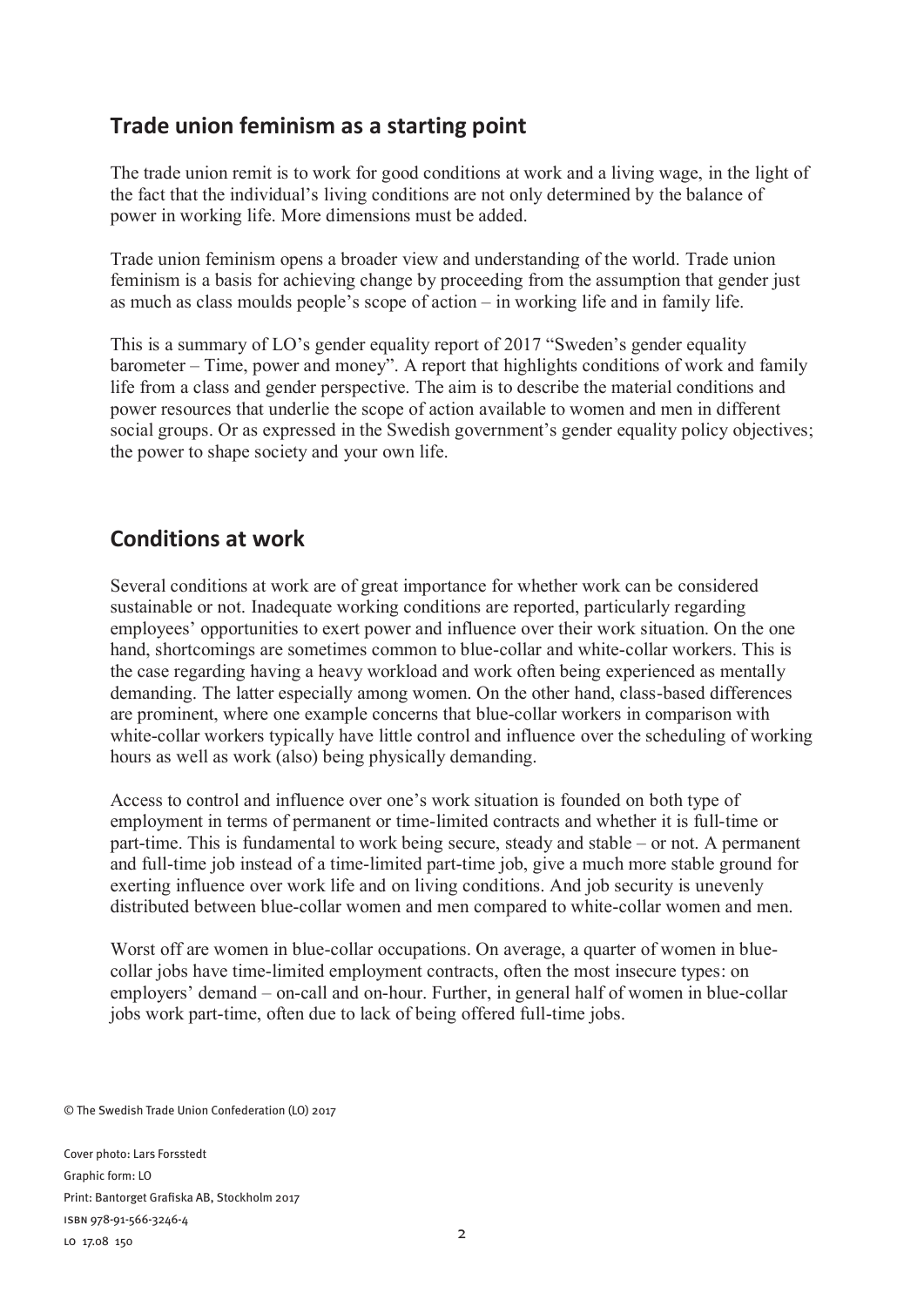

#### **Part-time work and reasons for part-time work.** Percentage of employees.

Source: Sweden's gender equality barometer, LO (2017).

Both time-limited contract and part-time work makes it difficult to be in control, not least because the economic terms of conditions, for a clear majority, emanate from work. The wage income is a central power resource when it comes to being economically independent and therefore, to be able to form your own life. In addition, which we turn to later, economic resources also gain significance in a broader sense, namely in terms of how the main responsibility for childcare and housework is distributed between women and men.

In general, both mental and physical work requirements are high in the Swedish labour market. This is not necessarily negative, but if combined with a low level of control and scope of action it is detrimental to the health of the individual. The group with least control over their work is women in blue-collar occupations, followed by men in blue-collar occupations and women in white-collar occupations. Men in white-collar occupations have most control over their work.

The resources to meet and deal with the high requirements at work are very unevenly spread in today's working life. This is worrying and very serious. Apart from strengthening financial conditions and giving social status, personal development and self-confidence, favourable working conditions can protect against physical and mental ill-health. Working life must be brought considerably more to the forefront when we seek the route to (gender) equal conditions at work, in economic resources, care work, housework and health.

#### **Economic conditions emanating from work**

Fundamentally, women's and men's economic terms of conditions emanate from wage work, where wage levels in different occupations as well as job security are key determinants. There is clear gender and class-based wage patterns and differences with regards to access to fulltime and permanent employment, that together with wage distribution (and dispersion) in the labour market, affect women's and men's wages in blue-collar and white-collar occupations.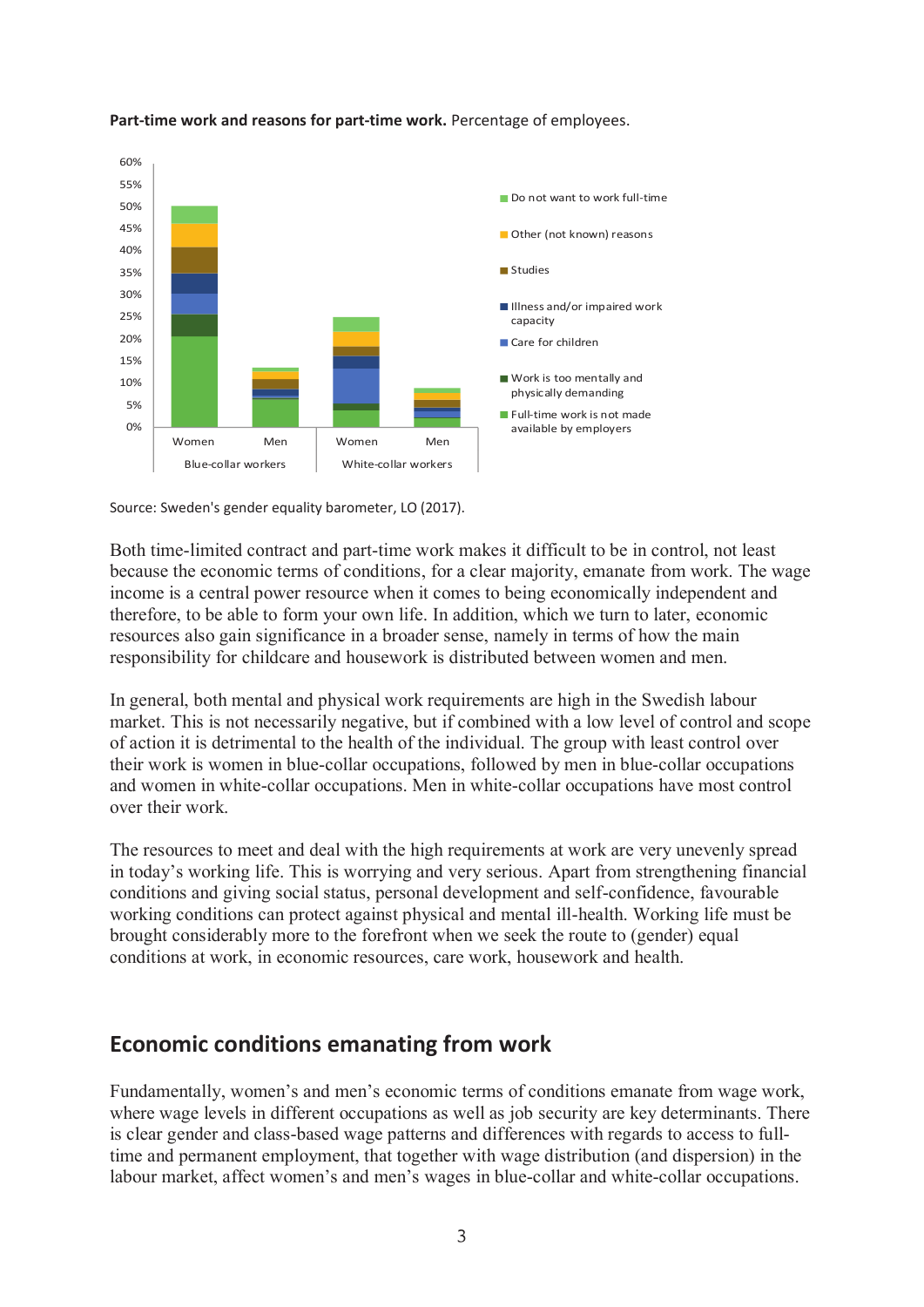The gender and class-based ladder is well-defined when we examine women's and men's average wages in blue-collar and white-collar occupations. Blue-collar women are placed on the lowest stairway and white-collar men at the highest.

To reflect the importance of part-time work on wage income, LO has developed a wage income measurement called "actual monthly wage". This measurement takes both average wages for full-time and average working hours (as percentage of full-time) into account. Thereby we can calculate and show that the gender and class-based ladder in economic terms of conditions even deepens when working hours are included. Gender wage gaps within bluecollar become more prominent than when we look at full-time wages.

The scarcest economic resources are found among women in blue-collar occupations. In 2015, the actual monthly wage was on average equivalent to SEK 18 500 (gross).<sup>1</sup>



**Actual monthly wage SEK (kr).** Gross (i.e. before tax is deducted). Wage level of 2015.

Source: Sweden's gender equality barometer, LO (2017).

One aspect of especially blue-collar women's wages, which has become increasingly important is the significance of minimum wages. In Sweden, minimum wages are negotiated by the social partners and regulated in collective agreements. Compared to many countries, the collectively agreed minimum wages are high. Minimum wages are sometimes decisive for maintaining high wage levels within entire blue-collar women-dominated areas in the labour market. This is because both time-limited contracts and part-time work is common, and is an employer tool for keeping wages concentrated around minimum wages.

Employers' practices regarding permanent or time-limited contracts as well as full-time and part-time thus have a great impact on wages and wage levels. The logic behind this is that when employers to a large extent use time-limited and part-time work as employment practises, both high staff turnover rates and less qualified tasks are promoted. Further, work

 $\overline{a}$ <sup>1</sup> In June 2017, SEK 18 500 in actual monthly wage corresponds to approximately EUR 1 900, USD 2 100 and GBP 1 700.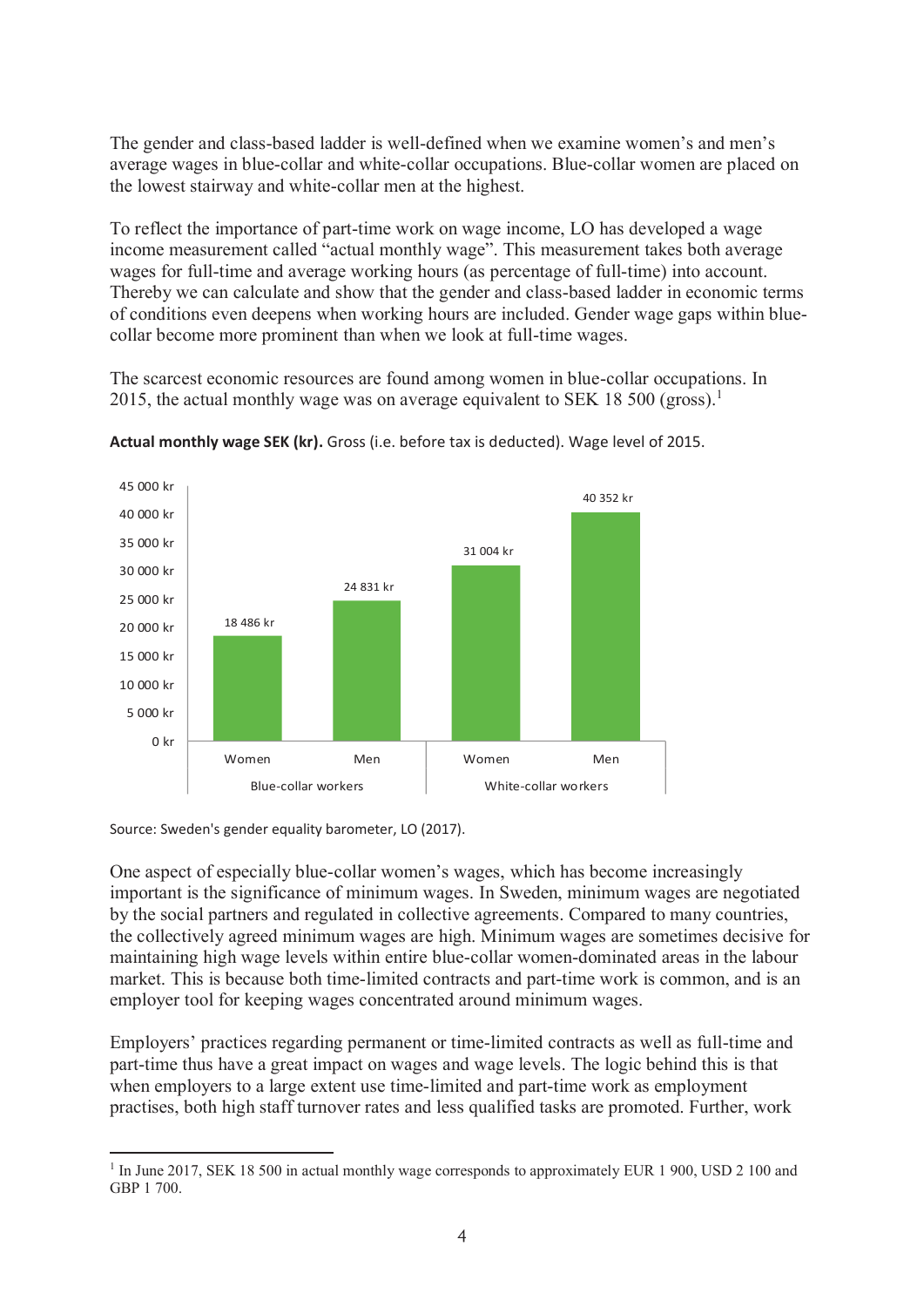place (local) trade union strength and wage systems are undermined. This results in increased importance of collectively agreed minimum wages for overall wage levels.

Hence, the conclusion is that high minimum wages are especially important for gender equal wages but also for equal wages in general. At the same time, secure and full-time employment would also in itself have significant positive effect on particularly on women's wages who are more affected by time-limited and part-time contracts.

### **Conditions of parenthood and housework**

In Sweden, parental leave, unpaid care work and housework is distributed differently between women and men in blue-collar and white-collar groups. But, it is also clear that women still have primary responsibility for both care work (for children and elderly parents and relatives) and housework – regardless of class.

Women still take long periods of parental leave, which is a gateway to forming continued clear gender patterns when it comes to main responsibilities for planning and performing unpaid care work and housework – also when returning to work after parental leave.

In contrast, large groups of men continue to take shorter or even no periods of parental leave, which rather reinforces the perception of men's main responsibilities as being that of a "breadwinner", even though women's and mothers labour force participation is very high.

Particularly for blue-collar women, the interaction between working conditions and conditions of parenthood and housework is important to understand. Uncertain and fragmented working conditions relate to pronounced responsibility for day-to-day care work and housework in a way that weakens blue-collar women's position in the labour market. For women in bluecollar occupations, part-time work and time-limited contacts do not stem from becoming parents – those terms are often an input variable in working life, leading to strengthening and reinforcing the logic of a gender traditional division of care work and housework.

The interaction between working life and family life conditions boosts existing gender and class-based differences. Even if large groups of parents feel that their and their partners' paid work is given equal priority when planning and performing care work and housework, there is a clear pattern of men's jobs being given higher priority. Blue-collar women experience that their work is set aside when unpaid work in the home must be done more than others.

In sum, the terms for combining work and family responsibilities are almost paradoxical – blue-collar women who have more insecure jobs, the most irregular working hours and who have least say in how, when and where they work, are also those that most often drop off and pick up children in childcare and school, and plan and do most of the everyday housework.

For Swedish family policy to promote gender and class-based equality, parental leave must encourage women and men to share responsibilities for care for children early on, to reinforce (rather than undermine) gender equal sharing of planning and doing care work and housework later. Women and men must be able to gain economic independence on the same terms. This entails men doing a greater share of the unpaid care and housework and women more of the paid work.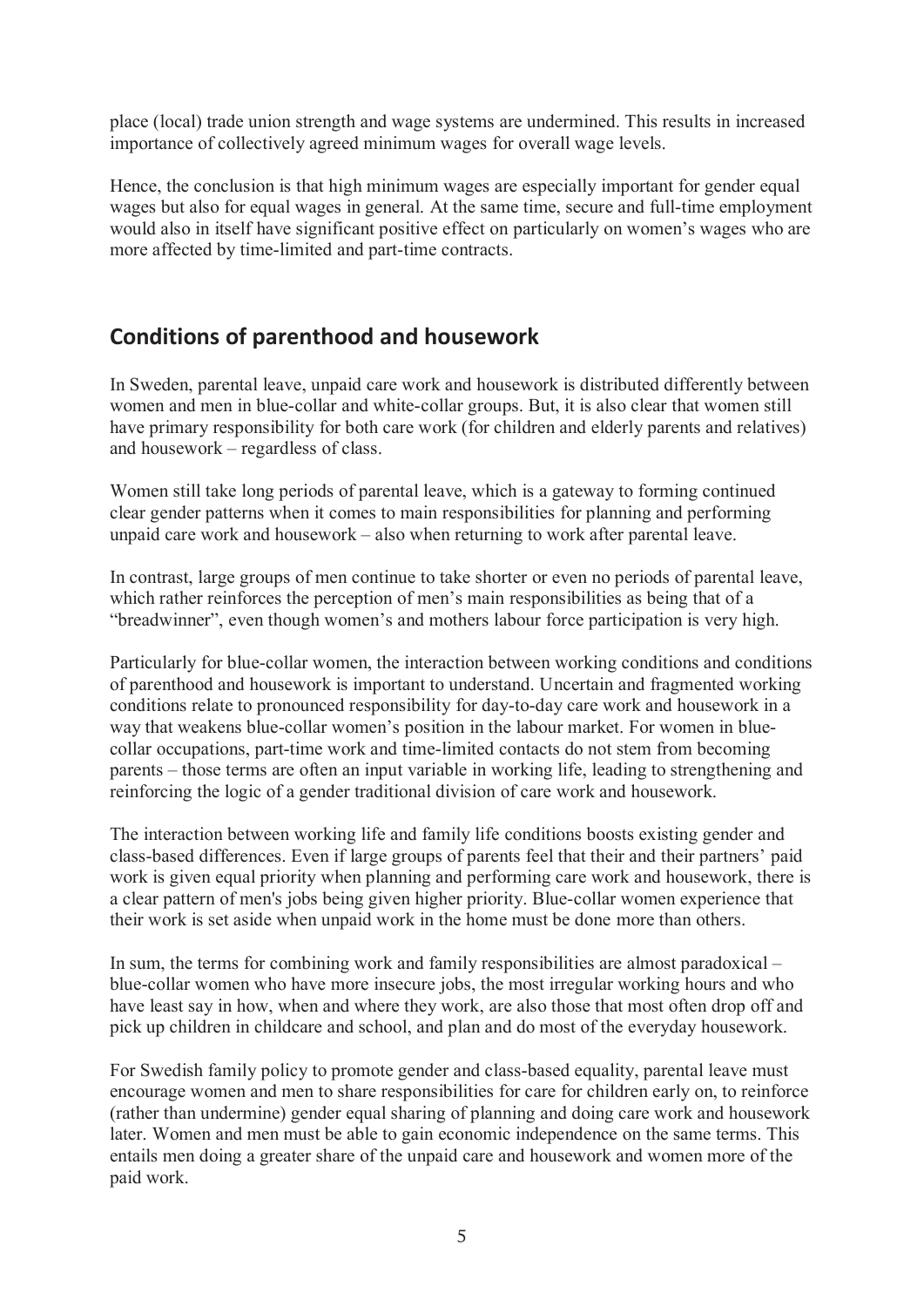## **Conditions for combining work and family**

Tax-financed welfare services such as childcare and elderly care form a social infrastructure that enables women and men with care responsibilities to combine paid and unpaid work. This social infrastructure is well developed in Sweden, but at the same, it needs to be both defended and developed.

In Sweden, the childcare that to a large share is tax-financed, is usually available on weekdays and office hours. These opening hours suits most parents. However, there are parents that do not have access to childcare when they work due to working inconvenient hours such as evenings, weekends and at night. This is considerably more common for blue-collar workers than for white-collar workers.



**Childcare seldom or never open when working**. Parents with children aged 1–12 years.

Source: Sweden's gender equality barometer, LO (2017).

There are great difficulties to access childcare beyond office hours on weekdays. This be the result of a changing working life where especially women and men in blue-collar occupations have work schedules containing unsocial (inconvenient) working hours, whereas the social infrastructure childcare has basically stood still in terms of opening hours. Today his discrepancy result in childcare opening hours that to a much greater extent cater for women and men in white-collar occupations. In addition, white-collar workers have considerably more influence over when they work and where, compared to blue-collar workers. Blue-collar workers, particularly women, express a need for childcare to be open later in the evenings and on weekends.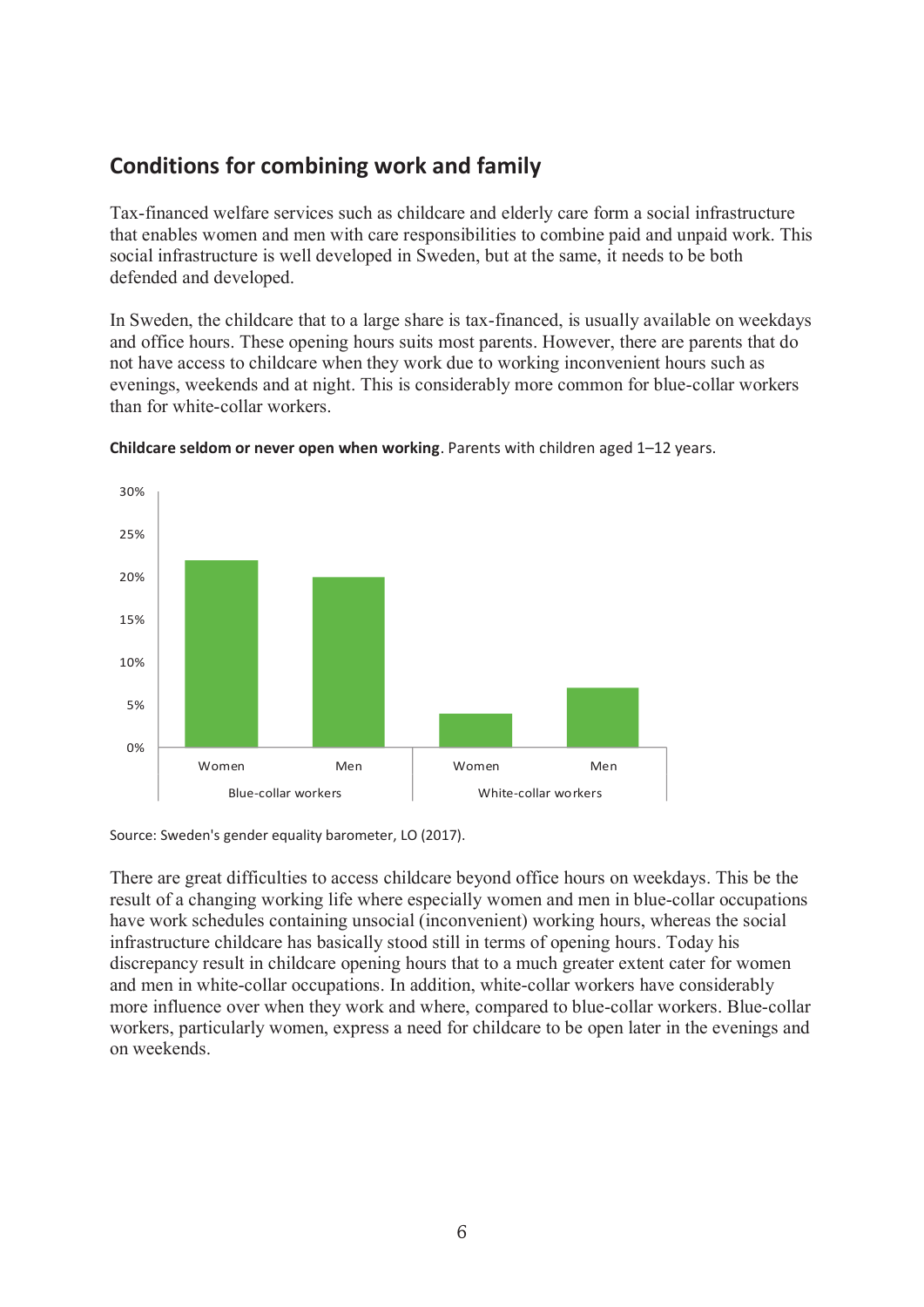

**What opening hours' childcare would need to have to be available when parents are working.** Parents with children aged 1–12 years.

Source: Sweden's gender equality barometer, LO (2017).

One difference between blue-collar and white-collar workers is also the purchase of private childcare services. None of the parents in blue-collar occupations states that they buy private childcare services, while a few per cent of white-collar parents' state that they do. All in all, purchasing private childcare services is a marginal phenomenon in Sweden.

Political reforms to make it easier for families with children to combine paid work with care responsibilities, through for example extended opening hours in tax-financed childcare would be an effective way of using public resources to lessen gender and class-based differences and difficulties in combing family and work.

### **Time, power and money – conclusions and policy proposals**

Gender equality surveys have long shown structural differences between women and men in general. But the challenges of work and family balance are different for women and men in blue-collar and white-collar groups. There are common experiences of great time pressure and high workload, but the conditions of working life and family life reflect gender and classbased unequal distribution of time, power and money.

All in all, focusing on individual solutions to structural problems is insufficient for everyone. General welfare solutions, which benefit everyone, must be strengthened to break through and increase gender equality as well as reducing class-based inequality. Trade union and political strategies for increased equality must go hand in hand and be linked to concrete action. Time, power and money must be distributed more equally.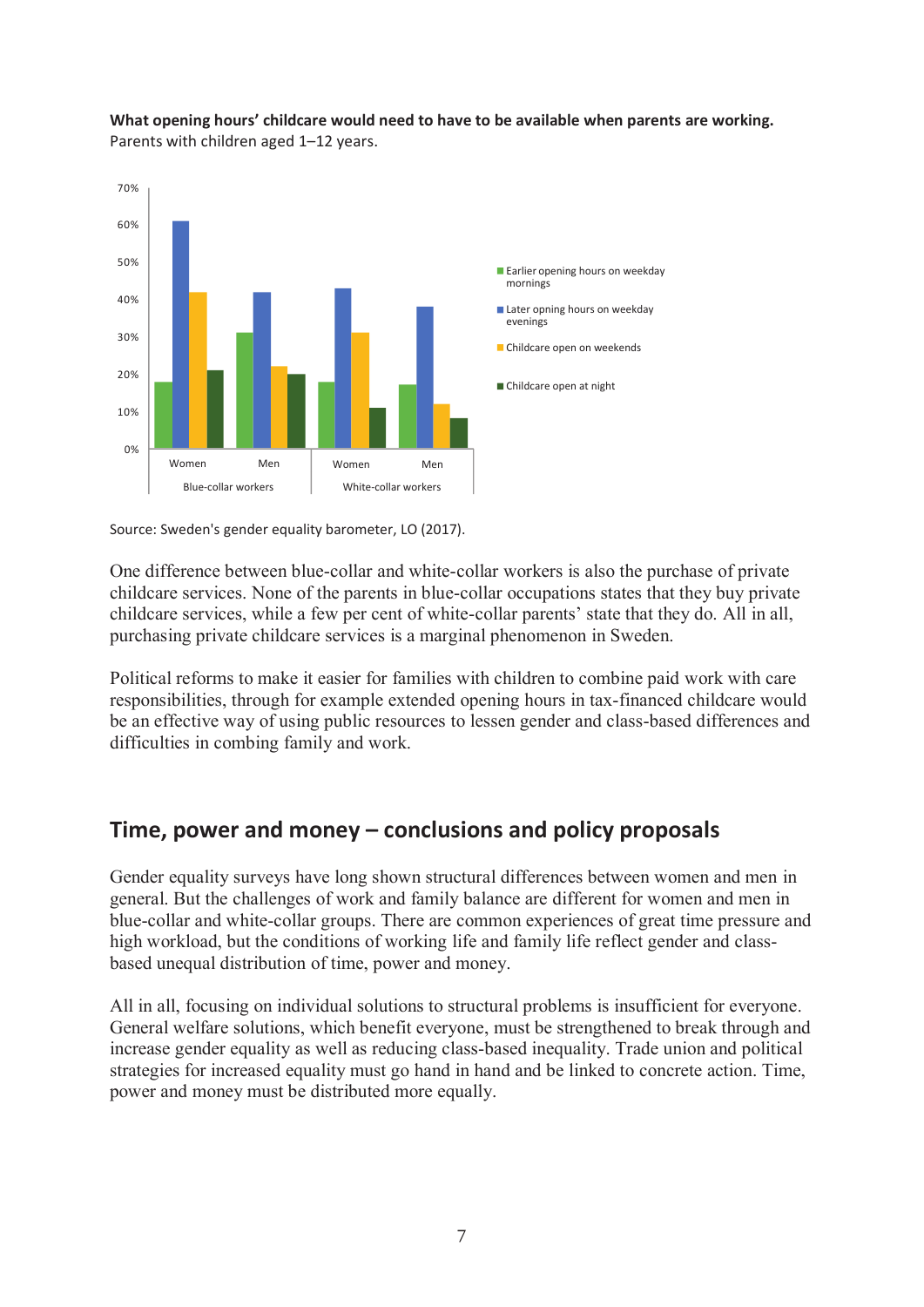#### **Time**

Control over time and allocation of time between paid and unpaid work must be more evenly divided between women and men in blue-collar and white-collar occupations. To facilitate change, LO calls for:

- **Full-time as the norm throughout the whole labour market.** The part-time norm in women-dominated blue-collar occupations must be broken. Tax-financed organisations must take the lead and the social partners negotiate and develop how full-time jobs can be implemented in the public sector.
- **Individualisation of parental leave benefits.** The division of parental leave between mothers and fathers must steer towards a gender equal take-up through changes in the parental leave insurance. It is also important to find ways so that mothers and fathers allocate part-time work evenly between themselves when children are small.
- **Guaranteed childcare on inconvenient working hours and pre-school from the age of two.** Municipalities should be obliged to offer childcare on evenings and weekends to better cater to the needs of blue-collar parents. Pre-school should be introduced from the age of two and children of parents on parental leave and unemployed should be entitled to childcare/pre-school at least 30 hours per week.
- **Reinforcement of social equality through initiatives for high-quality and jointly taxfinanced welfare services.** In addition to improvements of childcare, access to elderly care must be guaranteed. Elderly care is particularly important for women's labour force participation, employment and full-time work. Access to homes for the elderly must improve.
- **Abolished tax-subsidies for private housework services**. Privatised housework services are neither the answer to the needs of improved welfare services nor the answer to employment or gender equality. Instead general welfare solutions are effective for providing high-quality welfare services and at the same time decrease gender and class-based inequality.

#### **Power**

Power and influence over work must be more equally distributed between employees and employers, so that women and men in blue-collar and white-collar occupations have secure and sound conditions of work. To facilitate change, LO calls for:

- **Strengthened job security.** The insecurity of women-dominated blue-collar occupations must be broken. Time-limited employment contracts Fixed-term should only be allowed if there are objective reasons for a time-limitation. Repeated, consecutive, short-term time-limited contracts with the same employer should be abolished.
- **Improved preventive health and safety work.** Politics and employers must take greater responsibility for health and safety at work. Working life and work environment research, from a gender and class perspective, must be guaranteed to improve working conditions to enable blue-collar women (and men) to work until retirement age. Therefore, there must be special research initiatives directed towards small workplaces and women-dominated sectors.
- **Women's power over work must to be strengthened through more personnel and economic resources in the public sector.** Substantial public investment is needed in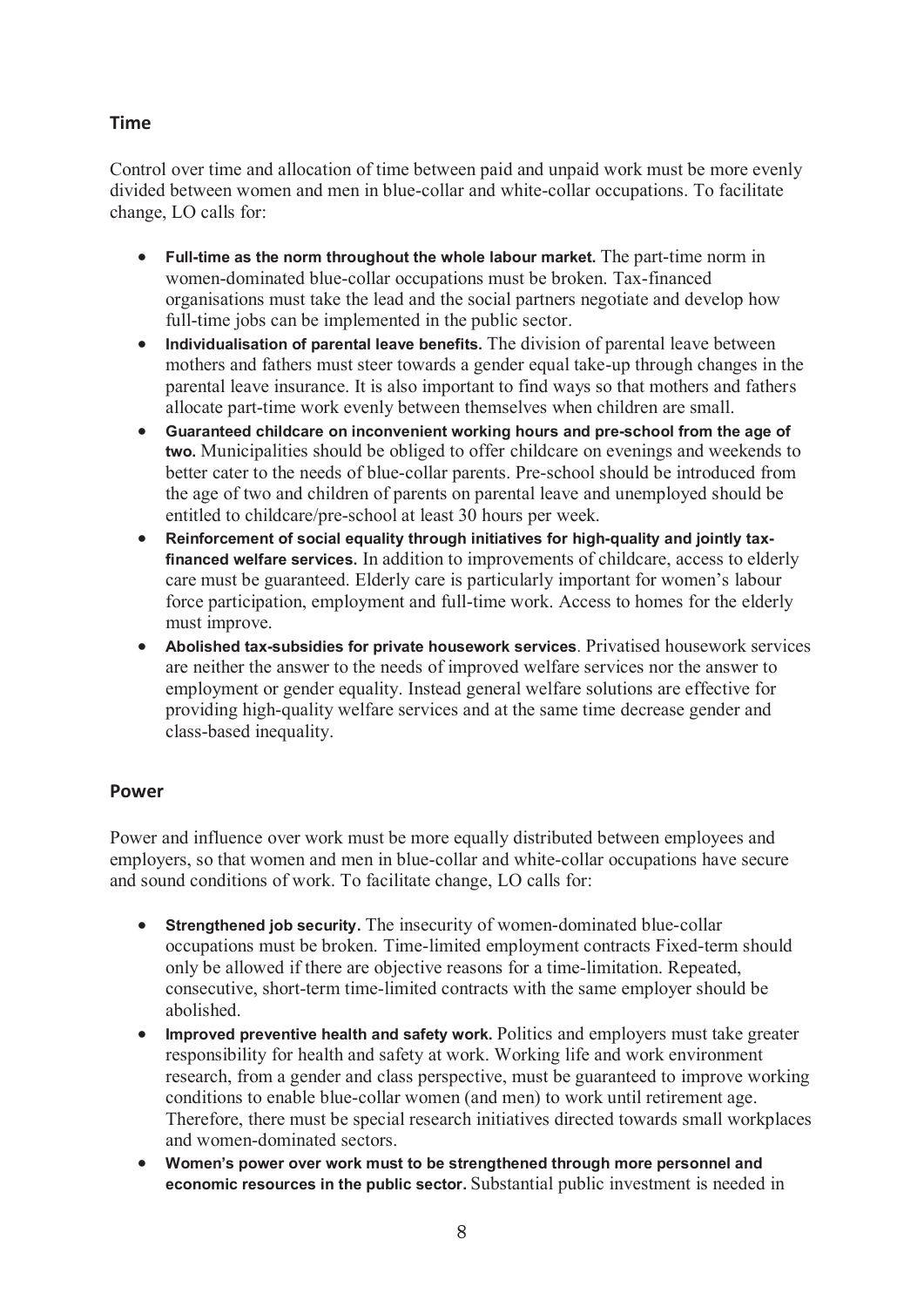healthcare, education and social services. New Public Management must also be reviewed and replaced. The forms of governance of these important welfare state institutions must support the professionalism and employee influence as it is a foundation of quality in welfare services.

#### **Money**

Money must be more equally distributed between women and men in blue-collar and whitecollar occupations. To facilitate change, LO calls for:

- **Social partners to prioritize high and increased minimum wages.** One of LO's longterm wage policy targets is that all collectively agreed minimum wage levels for adults, who are not in training, must correspond to at least 75 per cent of the average monthly wage for blue-collar workers.
- **Social partners to take considerably greater responsibility for gender equal pay.** LO must a driving force for ensuring redistribution, recognition and upgrading of women's work. In this, it is important to decrease value discrimination stemming from wage differentials between women-dominated and men-dominated blue-collar occupations.
- **The Swedish government to pursue policy that leads to gender equal economic conditions.** The Government's objective for economic gender equality is that women and men shall have the same opportunities and conditions regarding paid work, which gives economic independence throughout life. This entails obligations and requires a gender equality policy agenda that also leads to greater equality in terms of class.